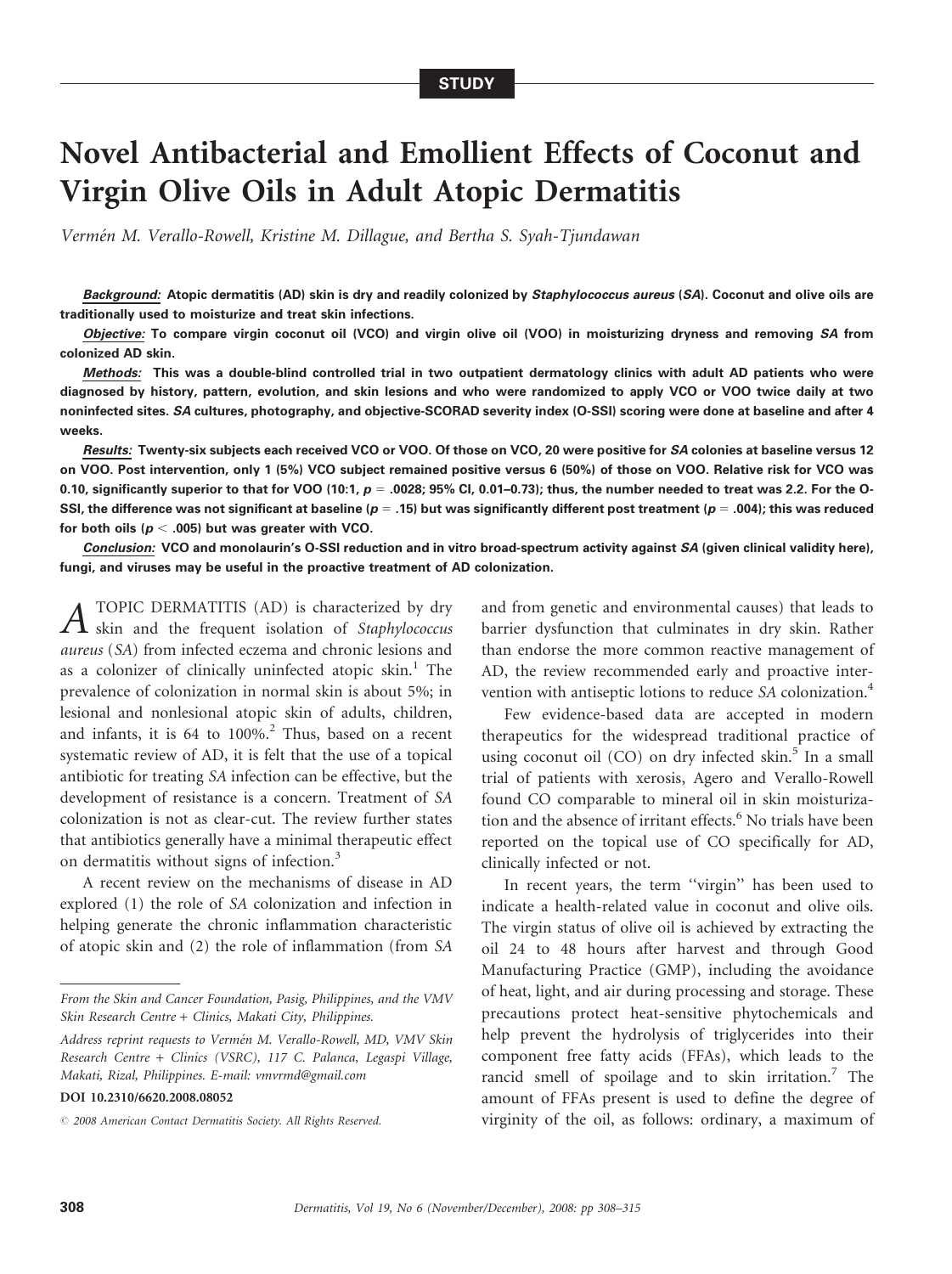3.3%; fine virgin, a maximum of 1.5%; and virgin, less than 1%. "Extra-virgin olive oil" (EVOO) is a retailing name used to emphasize the fact that the oil is pressed cold immediately after harvest.<sup>8</sup>

Virgin coconut oil (VCO) is also processed on the day of harvest, under similar GMP guidelines.<sup>9</sup> Unlike virgin olive oil (VOO), which has 82% unsaturated fatty acids (FAs), VCO has only 8% unsaturated FAs. The other 92% of the FAs are saturated and chemically stable such that the standard of 0.5% FFA content in VCO is readily achieved as long as the moisture content is kept at the standard of 0.12% or less. Since the nutmeat is exposed to its water at tropical temperatures for 10 months, extra-virgin coconut oil (EVCO) is considered ''cold pressed'' when the nutmeat is pressed at a temperature that does not exceed  $39^{\circ}$ C.<sup>10</sup> For the objectives of this study, these differences are minor; hence, the more common terms for these two virgin oils—VCO and VOO—are used in this article.

This 4-week randomized controlled blinded trial compared the effects of VCO and VOO on SA colonization of normal AD skin and on the extent and intensity of objective AD parameters, using the objective SCORing Atopic Dermatitis (SCORAD) severity index (O-SSI).

## Methods

The patients came from two general dermatology clinics. Because there were no previous topical VCO studies in children, pediatric subjects were not allowed by the institutional review board of the Skin and Cancer Foundation. Adult AD diagnoses were based on the modified Hanifin major criteria of a history of a chronic and relapsing course; pruritus; a pattern of facial and extensor eczema and xerosis at a younger age, becoming flexural at adult age; and frequent association with a family history of  $AD<sup>1</sup>$  (Table 1).

#### Eligibility Criteria and Stratification

Those included were newly diagnosed patients aged 18 to 40 years and patients who were previously documented and managed as having AD. Patients with new and old cases of AD had low to high moderate O-SSI scores and had not taken topical steroids or topical or oral antibiotics for at least 2 weeks before enrollment. Excluded were those with (1) grossly infected lesions needing oral or intravenous antibiotics and ancillary therapy; (2) dermatologic diagnoses other than AD; (3) previous hypersensitivity to coconut or olive oil, known diabetes mellitus, or compromised immune states. All patients who met the criteria were oriented on the study's objectives, procedures, and expected outcomes. Informed consent for the study and for photographs was obtained.

Prior to randomization, the participants were stratified on the basis of age and O-SSI score, to control potential confounding variables. The O-SSI score, at baseline and at the end of intervention, was calculated with the formula  $A/5 + 7 \times B/2$  (range of 0–83), where "A" represents extent (graded 0–100, based on the rule of nines on a front/back drawing of the patient's inflammatory lesions) and ''B'' represents intensity (graded 0–18, based on a 0–3 rating of erythema/darkening, edema/papulation, oozing/ crust, excoriation, lichenification/prurigo, and dryness); the cut-off points were mild (score  $<$  15), moderate (15– 40), and severe  $(> 40).$ <sup>11</sup>

#### Randomization, Treatment Allocation, and Blinding

The preparation of test bottles, the randomization key, and the codes were carried out by the pharmacist of Skin Sciences Laboratory, Inc., and was disclosed to the investigators only at the end of the study. Subjects previously matched by age and O-SSI score underwent simple concealed random allocation (by drawing rolled pieces of paper labeled ''A'' or ''B'') to control or treatment arms by the two dermatology residents, both of whom were blind to the codes and who also dispensed the packaged bottles according to a random listing.

#### Preparation and Application of Oils

High-quality pure oils were sourced and repackaged in uniform medicinal opaque plastic bottles with a small opening to mask the color and scent of both oils. Unlike the scent of ordinary CO (which is prepared with heat), that of VCO (prepared without any heat) is like that of VOO (ie, botanical and musty). Upon application of either oil, the scent is notable but disappears within just a few minutes. Hours later, neither the patients nor the investigators who see them can identify either oil on their skin by scent. VCO is clear as water and colorless; VOO is also clear but is light yellow green. As either oil is poured onto the hand and applied to the treatment sites, the skin's color makes the VCO and VOO look similarly brownish and indistinguishable from each other.

For the control arm, a commercial VOO was chosen on the basis of its package literature and perceived market value; it was then subjected to a series of microbiologic tests to ensure that it contained no unwanted pathogens.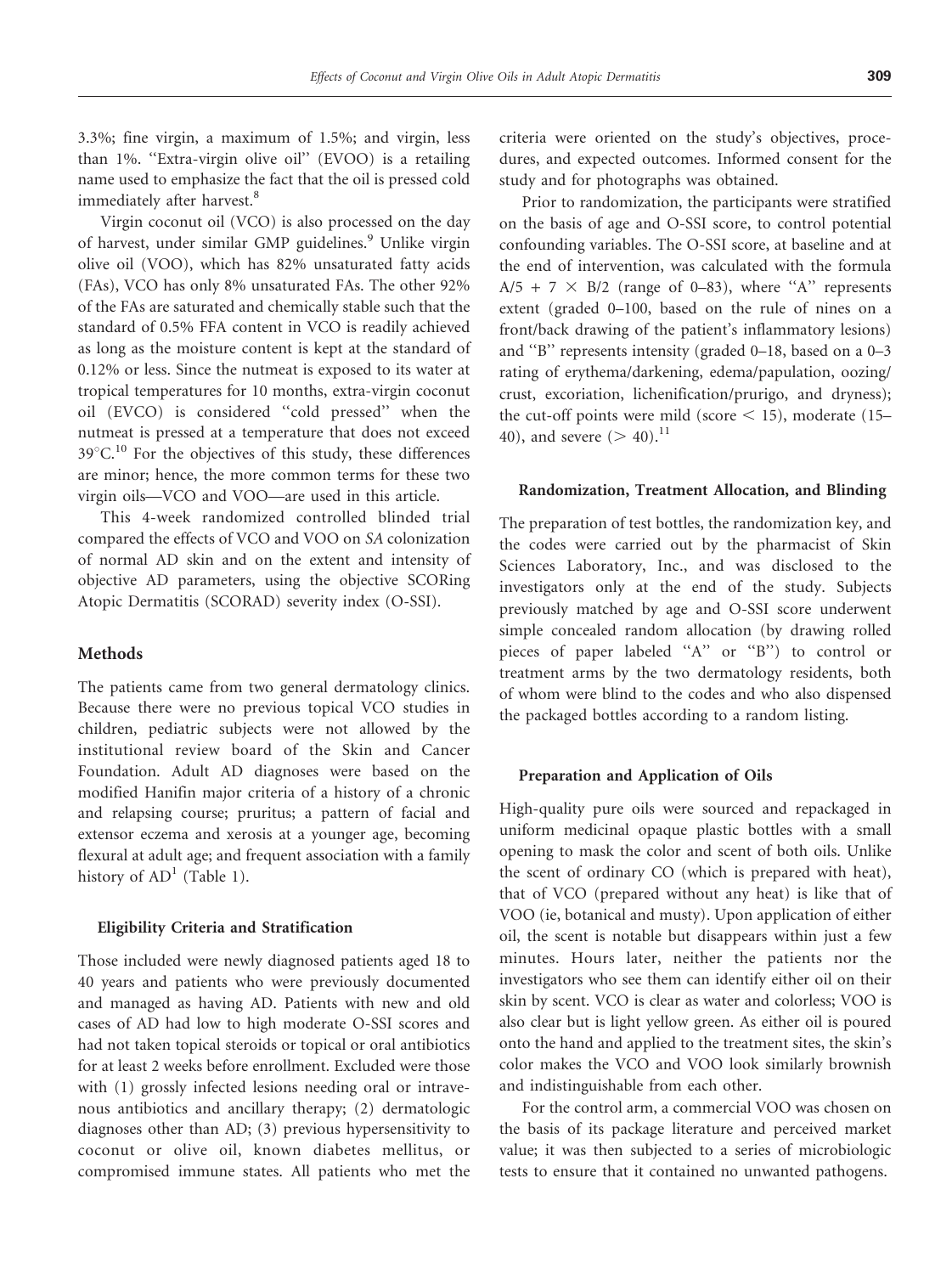|                                   | Coconut Oil | Olive Oil  |                                           |
|-----------------------------------|-------------|------------|-------------------------------------------|
| Characteristic                    | $(N = 26)$  | $(N = 26)$ | p Value*                                  |
| Age in years                      |             |            |                                           |
| Mean $\pm$ SD                     | $32 \pm 3$  | $31 \pm 4$ |                                           |
| Range                             | $29 - 35$   | $21 - 39$  | $.76^{\dagger}$ (NS)                      |
| <b>Sex</b>                        |             |            |                                           |
| Male                              | 13 (50%)    | 14 (54%)   |                                           |
| Female                            | $13(50\%)$  | 12 (46%)   | .78 $^{\dagger}$ (NS)                     |
| Duration in years (mean $\pm$ SD) | $15 \pm 3$  | $18 \pm 5$ | $.09^{\dagger}$ (NS)                      |
| Pruritus                          | 25 (96%)    | 23 (88%)   | .515 <sup><math>\dagger</math></sup> (NS) |
| Lesion morphology                 |             |            | (NS)                                      |
| Childhood: facial/extensor        | 12(46%)     | 13 (54%)   | $0.58^{\dagger}$                          |
| Adult: flexures/lichenification   | 21 (81%)    | 22 (85%)   | $1.00^{\dagger}$                          |
| AD in family                      |             |            |                                           |
| Yes                               | $12(46\%)$  | $8(31\%)$  |                                           |
| N <sub>o</sub>                    | 14 (54%)    | 18 (69%)   | $.26^{\dagger}$ (NS)                      |

Table 1. Demographics and Characteristics of Patients with Atopic Dermatitis (Modified Hanifin Criteria) in the Coconut Oil and Olive Oil Study Groups

 $AD = atopic$  dermatitis;  $NS = not$  statistically significant.

\*Significant *p*-value if  $< .05$ .

{Computed using statistical software Epi-Info V6 for tests of proportions, independent samples t-test, and chi-square test.

The VCO used by Agero and Verallo-Rowell was processed without heat but with water-soluble foodderived lipases. The VCO used for the intervention arm of the present study was manufactured without heat under sterile laboratory conditions that followed standard GMP, to avoid the use of chemicals. The temperature was kept at about 33 $\mathrm{C}$  and no higher than 39 $\mathrm{C}$ , temperatures similar to those experienced under tropical sunlight. The resulting VCO passed a series of microbiologic tests and was found to have no unwanted pathogens.

The instructions for applying both EVCO and EVOO were as follows: ''On the affected areas that include the test sites, apply 5 mL of EVCO two times a day and massage gently but thoroughly into the skin for several seconds. Do not apply other emollients, creams, or oil-based products that can mask the effect of the oil.''

The test bottles were brought in and replaced with new ones at each visit.

All patients were advised to practice good skin hygiene, and all were given a bar of white baby soap to use.

#### SA Cultures

# Collection of Skin Swabs

The two resident-investigators together selected two clinically uninfected AD-affected sites, each with an easyto-identify anatomic landmark. These sites and their identification landmarks were described on the data collection sheet, and photographs were taken. Starting at the center, cotton swabs soaked with sterile normal saline solution were swept over each site (one swab for each site); the cotton swabs were then submitted to the medical technologist at the microbiology laboratory of the Quirino Memorial Medical Center, Pasig, Philippines. After 4 weeks of treatment, cotton swab samples were again taken from the identical sites of the first cultures and sent to the microbiology laboratory.

#### Colony Growth and Growth Effectiveness

With standard laboratory technique, SA was identified as gram-positive cocci and not resident skin flora or spurious contamination. Colony growth yield of microorganisms considered as significant was also based on standard microbiologic criteria.<sup>12</sup>

At baseline and at the end of intervention, the cultures were examined by a medical technologist who was blind to the treatment arms of the study. The presence of colony counts from one or both sites was reported as "positive"; the absence of colony counts in both sites was reported as ''negative.'' All colony count reports were given to the investigators after the second set of cultures was done.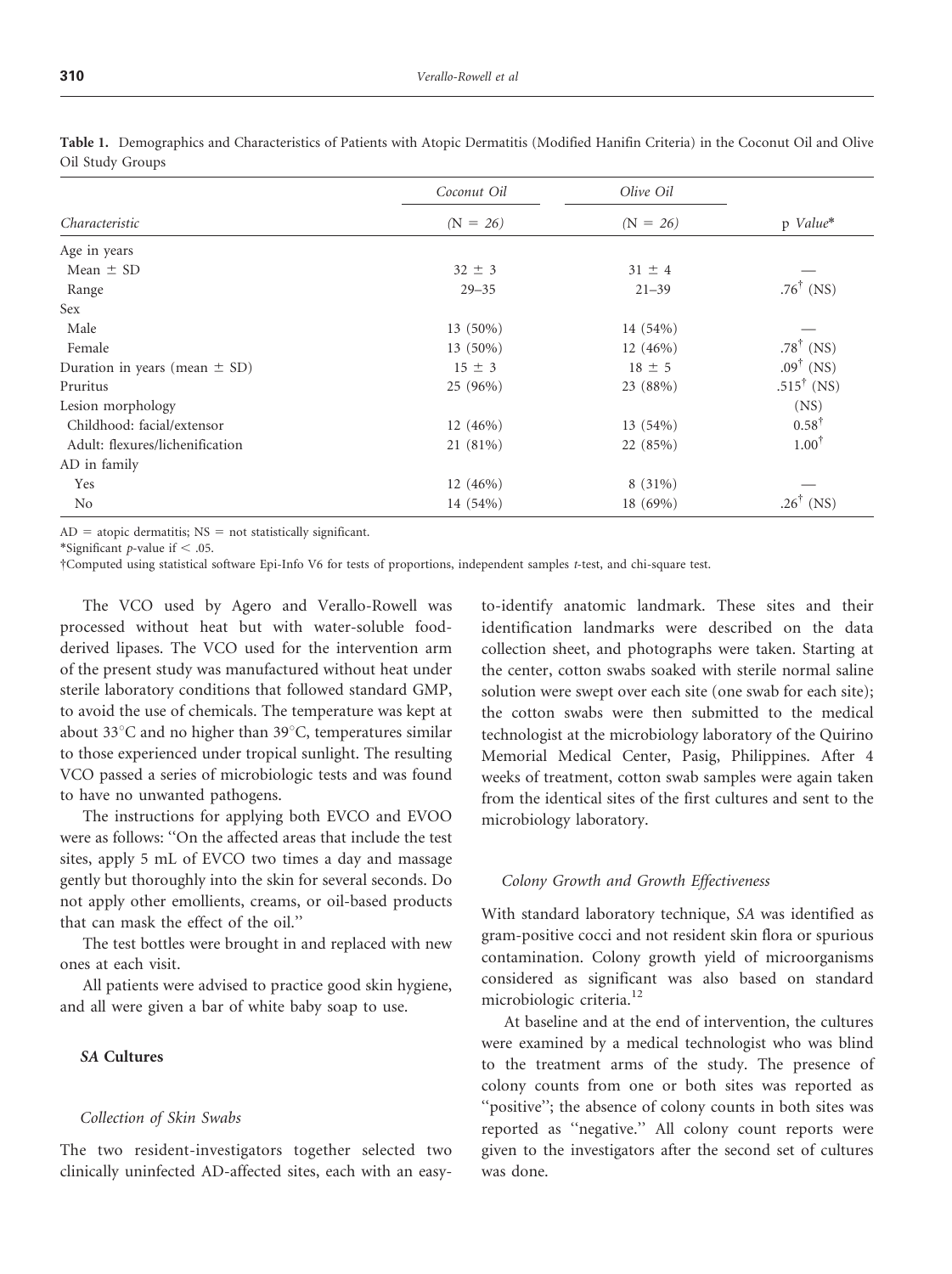SA colony growth effectiveness was based on the absence of SA colonies in two separate cultures from two separate sites of clinically noninfected atopic skin after administration of the corresponding intervention.

#### Statistical Analysis

## Descriptive Statistics

Descriptive statistics included (1) means and their standard deviations for categorical variables and (2) percentage frequency distribution for categorical data. Testing of homogeneity of samples was done with the chisquare test for categorical data and an independent *t*-test for continuous numerical data.

The proportion of significant colonies was compared before and after the trial with nonparametric chi-square tests. Precision estimates were pegged at 95% confidence limits. All tests of significance were carried out with NCSS-PASS software (NCSS, East Kaysville, UT).

#### Dropouts and Noncompliers

Patients were taught to assess their symptoms and their skin's appearance daily. They were advised to contact the investigators for further treatment when their condition was rated as worse. If topical antibiotics were dispensed, the subject was included in analysis as a dropout; patients who failed to comply with the regimen were classed as protocol violators.

# Results

A total of 52 subjects met the inclusion criteria and were randomized to receive topical VCO ( $n = 26$ ) or VOO ( $n =$ 

26). There were no dropouts or protocol violators. Tests of baseline homogeneity of the sample revealed no statistically significant differences in age ( $p = .76$ ), sex ( $p = .78$ ), duration of illness ( $p = .09$ ), pruritus ( $p = .515$ ), lesion morphology ( $p = .58$ ), or family history of atopic dermatitis ( $p = .26$ ) (see Table 1).

The clinically noninfected sites that were (1) chosen and recorded for culture swabs at baseline; (2) identified from photographs, drawings, and anatomic landmarks after 4 weeks of intervention with VCO or VOO, and (3) reswabbed, were the following: antecubital (VCO, 16; VOO, 14), popliteal (VCO, 8; VOO, 9), and trunk (VCO, 2; VOO, 3).

## SA Culture Growth Effectiveness

Assessment of the growth effectiveness of the SA cultures was based on the SA culture results (positive or negative colonies) at baseline as compared with postintervention results. Of the 20 patients whose cultures were positive and who were randomized to VCO, 1 subject (5%) remained positive; of the 12 patients whose cultures were positive and who were randomized to the VOO arm, 6 (50%) remained positive. Compared to the VOO arm, the calculated relative risk of nontreatment was 0.10 among those in the VCO arm and was thus superior to that of the control arm. The risk of nontreatment with VOO was 10 times higher (or 1/.10), relative to the VCO arm. The calculated absolute risk reduction was  $-.45$ , which means that just two subjects needed to be treated with the VCO (number needed to treat  $[NNT] = 2$ ) to prevent one treatment failure (or failure to sterilize cultures) (Table 2).

|            |                 |             | Post Intervention |                   |       |                            |
|------------|-----------------|-------------|-------------------|-------------------|-------|----------------------------|
| Group      | <i>Baseline</i> |             | $SA(+)$           | $SA(-)$           | Total | Relative Risk <sup>†</sup> |
| <b>VCO</b> | $SA(+)$         | 20 (77%)    | 1(5%)             | 19 (95%)          | 20    | $Rt = 1/20 = 0.05$         |
|            | $SA(-)$         | 6(23%)      | $-$               | $\hspace{0.05cm}$ | 6     |                            |
| Total      |                 | $26(100\%)$ |                   |                   | 26    |                            |

VOO SA (+)  $12 (46\%)$  6 (50%) 6 (50%) 12 Rc = 6/12 = 0.50  $SA(-)$  14 (54%) — — 14 — 14 — 200 Total 26 (100%) 26 26 26 26 RR = 0.10 (95% CI, .01–0.73)  $p = .0028$ 

Table 2. Relative Risk for Colonization by Staphylococcus aureus\*

 $Rc =$  risk of (+) colonies with virgin olive oil treatment;  $RR =$  relative risk; Rt = risk of (+) colonies with virgin coconut oil treatment; SA = Staphylococcus  $aureus$ ; VCO = virgin coconut oil; VOO = virgin olive oil.

\*Based on positive/negative colony readings (number and percentage) at baseline and 4 weeks after topical use of VCO versus VOO.

 ${}^{\dagger}$ Rt (.05)/Rc (.50) = 0.10 (< 1, treatment benefits; > 1, treatment is harmful); absolute risk reduction (ARR) = Rt - Rc; number needed to treat is 1/ARR  $= 2.2.$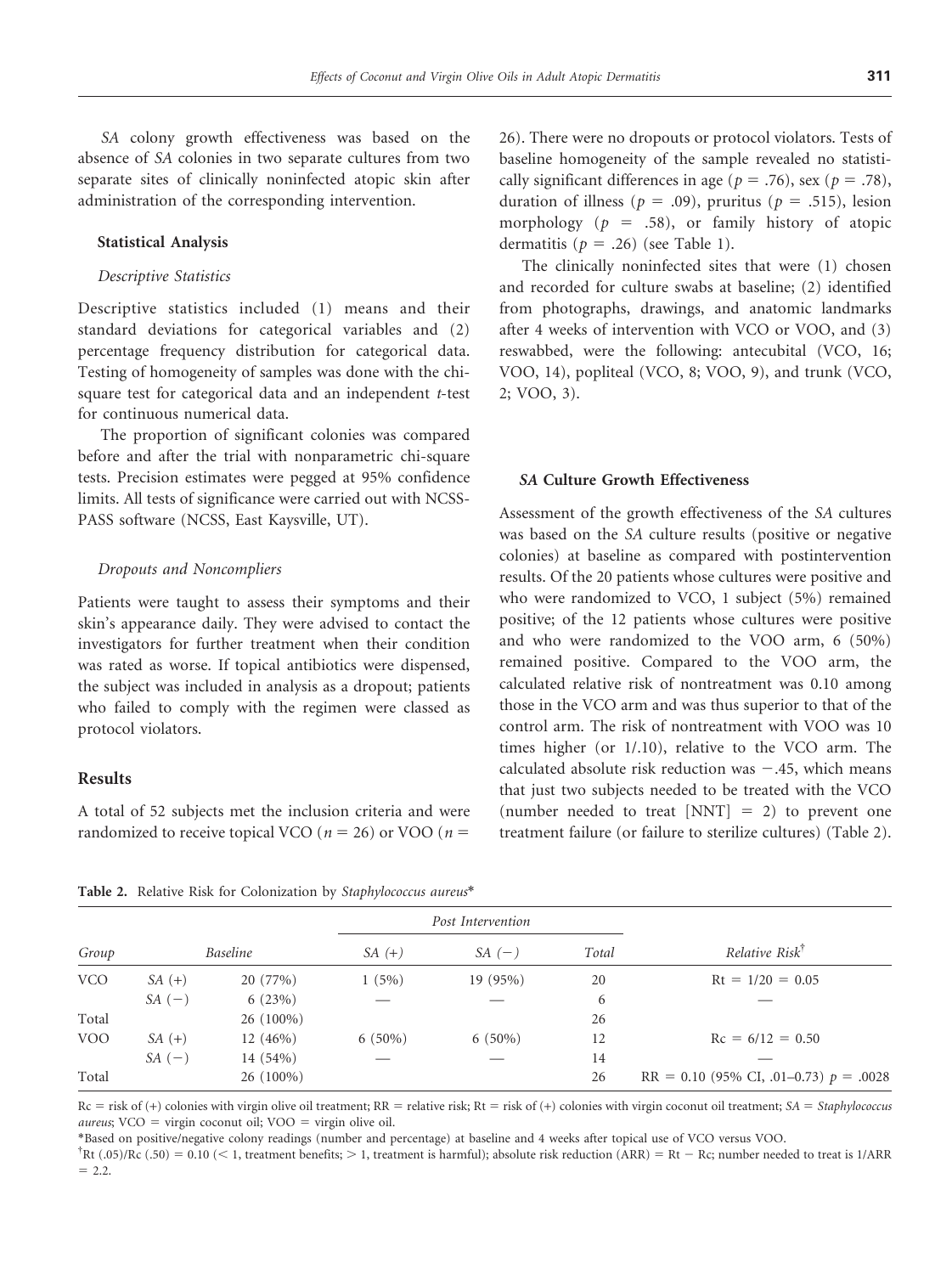## Effect on O-SSI Score

At baseline, no significant difference was seen between the O-SSI scores of the two treatment arms ( $p = .15$ ), but postintervention scores differed significantly  $(-4.1; p =$ .004). Postintervention SCORAD index scores were lower for both oils but were statistically lower in the CO group (Table 3 and Fig 1). The composite interpretation of SCORAD index scores for both groups was from high moderate to low moderate for the VCO group and ''worsened'' for the VOO group (Fig 2).

## Discussion

# Antimicrobial Action of FAs from Edible Oils

VCO has a long tradition of use in treating infections. Like all edible oils, VCO is made up of triglycerides, each one with a simple glycerol core of three carbons, to each of which an FA is attached. In the stomach and the upper part of the small intestine, ingested VCO is digested by lipase enzymes into di- and monoglycerides, glycerol, and  $FFAs.<sup>13</sup>$ 

Lipases are also present in the aerobic organisms of the normal skin flora. Holt reported that from the normal skin of adults and children, almost all 42 strains of isolated Micrococcaceae Sarcina, 40% of 50 aerobic skin diphtheroids, and 20% of 58 aerobic nasal diphtheroids produced strong or active lipases. The author postulated that action of these lipases on skin lipids accounts for the production of FAs that acidify the skin (average hydrogen ion concentration [pH], 5.5) and provide the surface of the skin its "acid mantle."<sup>14</sup>

Similarly, we postulated that these lipases (and those known to be produced by  $SA)^{15}$  may hydrolyze the triglycerides of topical VCO to levels higher than the 1 to 7% monoglycerides and the 0.5% FFAs that are normally present in unhydrolyzed VCO.<sup>16</sup>



Figure 1. Changes in objective SCORAD index scores from baseline to after intervention.

Studies on lipids in the 1960s by Kabara and colleagues showed medium-chain (C-8 to C-14) FAs and their monoglycerides to have antimicrobial effects against several laboratory organisms.<sup>17</sup> In the 1990s, more laboratory studies confirmed the antimicrobial activity of these lipids against gram-positive and some gram-negative organisms (including *Neisseria gonorrhoeae, <sup>18</sup> Helicobacter* pylori,<sup>19</sup> and Chlamydia trachomatis<sup>20</sup>) as well as Candida albicans yeast<sup>21</sup> and enveloped viruses.<sup>22</sup>

Since 1998, some clinical studies have confirmed these laboratory data, specifically data on monolaurin, the monoglyceride of lauric acid from VCO. A 2% gel preparation of Lauricidin (Skin Sciences Laboratory, Inc, Pasig City, Philippines), which contains 90% pure monolaurin, significantly degermed SA cultured from health workers' hands after hospital duty.<sup>23</sup>

Another study cultured the skin lesions of 100 pediatric patients. The top isolates were SA, coagulase-negative SA,

Table 3. Objective SCORAD Index Scores at Baseline and Post Intervention

| Objective SCORAD Index | <i>VCO Group</i> $(N = 26)$ $(\%)$ | VOO Group $(N = 26)$ (%) Mean Difference (%) |        | p <i>Value</i> |
|------------------------|------------------------------------|----------------------------------------------|--------|----------------|
| Baseline               | $39.2 \pm 6.4$                     | $36.6 \pm 6.3$                               | 2.6    | $.15$ (NS)     |
| Post intervention      | $22.6 \pm 3.6$                     | $26.7 \pm 5.7$                               | $-4.1$ | $.004**$       |
| Mean difference        | 16.6                               | 9.9                                          |        |                |
| Percent reduction      | 46.8                               | 30.1                                         |        | —              |

NS = not statistically significant; SCORAD = SCORing Atopic Dermatitis; VCO = virgin coconut oil; VOO = virgin olive oil.

\*Significant difference at  $p < .05$ .

<sup>†</sup>Mann-Whitney U test.

The drop in objective SCORAD index score from baseline was statistically significant within both the VOO group (36.6 to 26.7 points) and the VCO group (39.2 to 22.6 points), both Wilcoxon signed ranks ( $p < .005$ ), although percent reduction with VCO is more than that with VOO.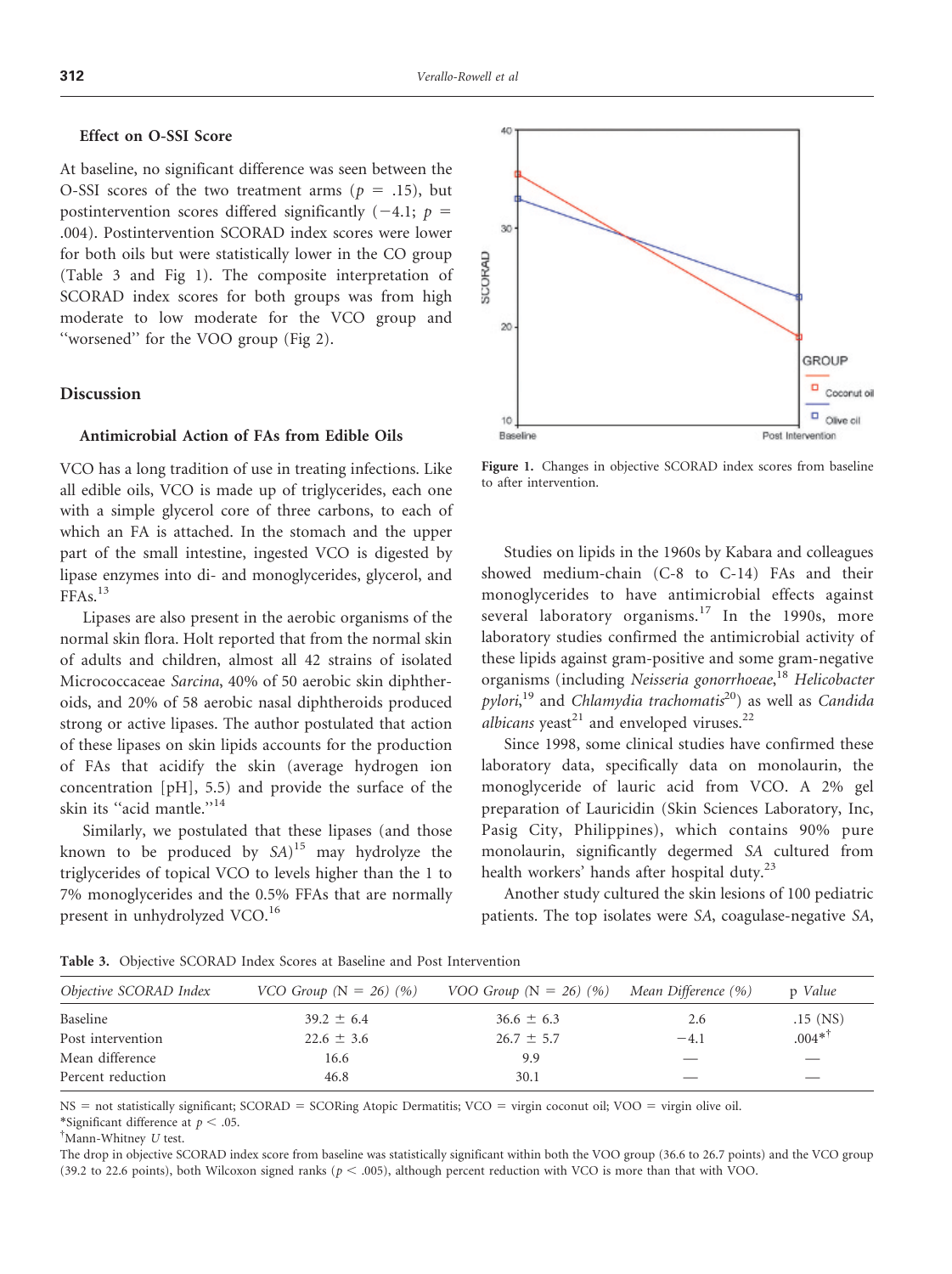

Figure 2. A, Non-infected atopic dermatitis site before treatment with virgin coconut oil, SCORAD 35. B, The same site 4 weeks after treatment with virgin coconut oil, SCORAD 20.

Streptococcus spp, Enterobacter spp, and Escherichia vulneris. The sensitivity of these organisms to penicillin, oxacillin, erythromycin, fusidic acid, mupirocin, and vancomycin varied significantly, demonstrating low to high susceptibility, across the different isolates (Fisher exact test =  $0.000$ ;  $p < .05$ ). In marked contrast, sensitivity to monolaurin did not significantly differ across the different bacterial isolates (Fisher exact test = 0.110;  $p >$ .05), reflecting high antibacterial activity. There also was a statistically significant and marked difference in resistance rates. SA, coagulase-negative SA, and Streptococcus spp did not exhibit any resistance to monolaurin as opposed to the varying resistance observed with the other antibiotics in this study. $24$ 

Still another study showed significant activity against SA by 13 lauric monoester formulations in vitro and in vivo in mice.<sup>25</sup>

## Mechanism of Action of Monolaurin

The mechanism of action (MOA) of monolaurin as an antimicrobial is ''novel'' in that it differs from that of most conventional antibiotics. A recent review of the many lipid studies conducted during the last 50 years (mostly in the laboratory), showed similar study results and similar proposed MOAs for the antimicrobial effects observed.<sup>26</sup> A common hypothesis explains the antimicrobial effects of monolaurin and the other medium-chain monoglycerides as being based on their capacity to alter the bacterial cell envelope. It is postulated that by virtue of size, these lipids are small enough to be readily dissolved in the lipid phase, to penetrate and physically disrupt cell membranes, and to

inhibit enzymes involved in energy production and nutrient transfer, leading to reversible and irreversible changes that may lead to the death of the cell. A sophisticated electron microscopic and two-color fluorescent assay showed that on contact with these monoglycerides, bacteria show visible changes by 5 minutes and shrinkage and disintegration of cell membranes after 10 minutes, leading to the death of the bacteria. $27$ 

Conversely, conventional antibiotics are ionized molecules that do not readily bridge the membrane barrier because of charge or size and that act more on bacterial enzymes (although more antibiotics with similar action on the bacterial cell wall, called ''novel,'' have been described recently $28$ ).

Concurrent with this MOA in explaining the significant difference in the antimicrobial action of VCO versus VOO is the difference in the sizes of their monoglyceride FAs.<sup>29</sup> After lipase hydrolysis, all FAs produced by VOO are longchain FAs, mostly C-18 (C-16 to C-24, except for 0.1% C-14). VCO produces 82% medium-chain FAs, mostly C-12  $(C-6$  to  $C-14$ ) FA.<sup>12</sup> This may also explain the initial observations and pilot studies that prompted this study. At the authors' clinics, consistent improvement or clearing of inflamed or mildly to moderately infected psoriasis and AD lesions was noted after VCO application.<sup>30</sup>

## VCO Natural FAs and AD Dry Skin

Emollients are a standard of care for prevention of dryness, steroid-sparing effect, and maintenance therapy in AD. Fixed vegetable oils coat the skin, occluding and protecting it by slowing down transepidermal water loss and increasing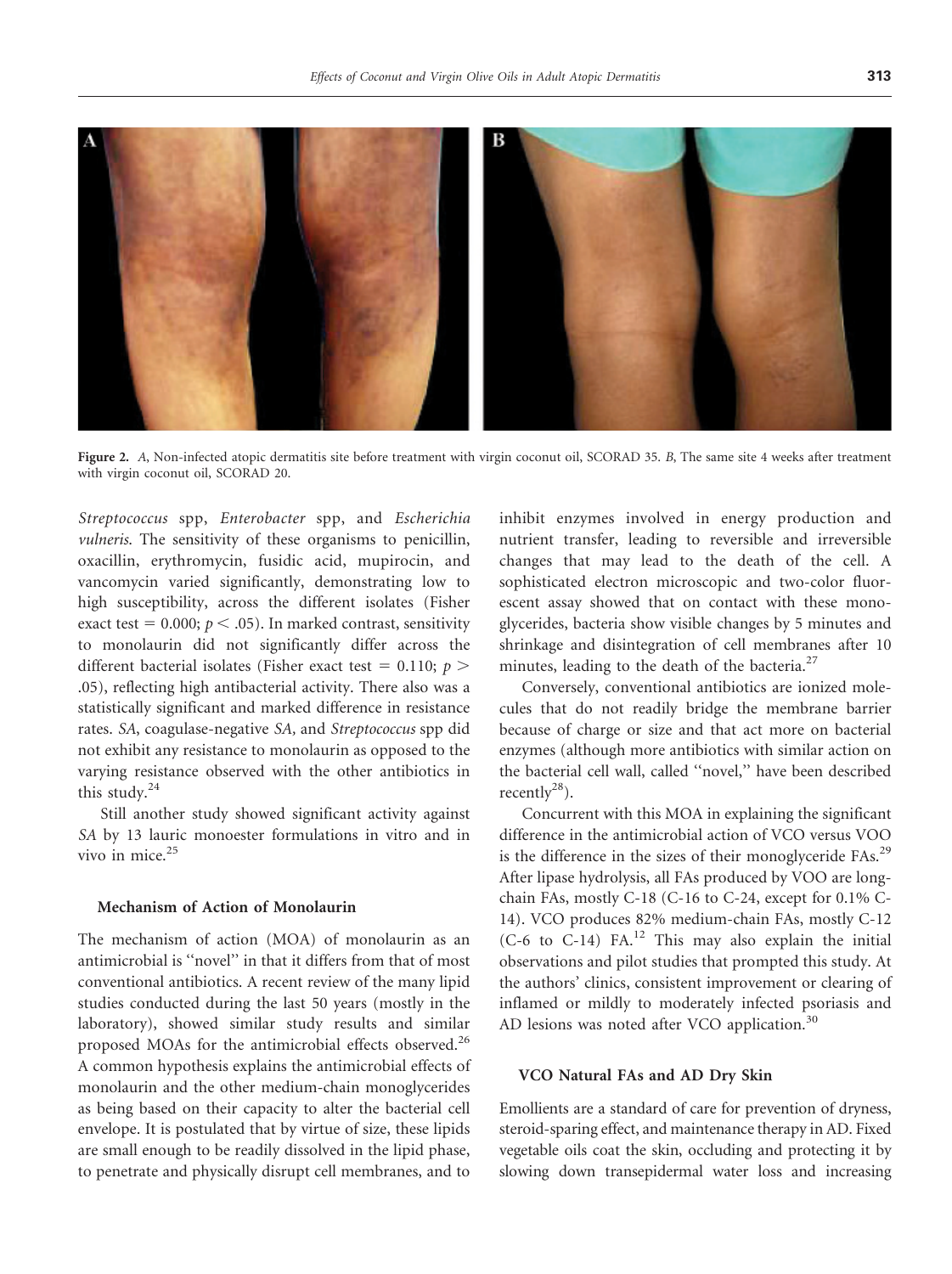hydration within the stratum corneum and top layers of the dermis. They also ''glue down'' dry and desquamating skin cells, making the skin look less rough and scaly.<sup>31</sup> The AD patients who were treated with VCO in this study had significantly lower objective SCORAD scores for dryness and dryness-related conditions, such as excoriation and lichenification, and for erythema, edema, and papulation.

# Adverse Reactions to Olive Oil, VCO, and Monolaurin

Olive oil is a very weak irritant, and adverse side effects from topical use are rare. Of 21 patients with reported cases of contact allergy to olive oil, 4 patients had occupationrelated hand eczema; 1 of these 4 had positive patch-test and use-test results after 2 days. $32$  One possible cause for these reactions may have been the gallates—antioxidants that may be used to stabilize the mostly monounsaturated (and some polyunsaturated) FAs of olive oil—that have been reported to produce contact dermatitis.<sup>33</sup> Antioxidants are not needed for (nor added to) stable and saturated VCO.

VCO has caused no reported contact dermatitis and should not be mistaken for the cocamides, which are VCO FAs treated with amidoamines. These popular surfactants and foam boosters in shampoos and cleansers have increasingly been reported to produce allergic reactions. However, a double-blind controlled pilot retest study of 12 patients previously allergic to cocamidopropyl betaine (CAPB) found that only 3 patients (25%) had doubtful reactions. The authors concluded that the results substantiated previous experience that doubtful and mild reactions to CAPB may represent irritant rather than true allergic reactions.<sup>34</sup> In this patch-testing study and in a toxicology report that implicated the nitrosylation of the FAs as a cause of reactions, the test results for CO and lauric acid were negative.<sup>35</sup>

The inadvertent intake of topical VCO and monolaurin is safe: CO has a long dietary history among tropical people, and monolaurin is a component of breast milk. Since 1964, monolaurin has been ''generally recognized as safe'' (GRAS) by the US Food and Drug Administration. A similar safety record has been shown in animals for which monolaurin constitutes up to 25% of the total diet.<sup>29</sup> The extensive topical use of VCO and the topical and oral use of monolaurin in our clinics have caused no adverse reactions.<sup>30</sup>

# Conclusion

A history of safe topical use and no known or reported cases of contact dermatitis, along with its dual effects as moisturizer and antiseptic, opens up more research and clinical possibilities for virgin coconut oil (VCO) and monolaurin. In the laboratory, VCO and monolaurin have also shown antimicrobial effects on fungi<sup>36</sup> and enveloped viruses $37$  that (like Staphylococcus aureus) may infect or colonize sites of atopic dermatitis.

## Acknowledgments

Patients were seen and examined at the two charity clinics of the Skin and Cancer Foundation, Inc., in Pasig, Rizal, and Makati, Rizal, Philippines. The microbiologic testing was done at the microbiology laboratory of the Quirino Memorial Medical Center, Pasig, Rizal, Philippines.

Skin Sciences Laboratory, Inc., of Pasig, Rizal, Philippines, provided material support by supplying and packaging virgin coconut oil and virgin olive oil in uniform bottles.

#### References

- 1. Abramovits W. Atopic dermatitis. J Am Acad Dermatol 2005;53: S86–93.
- 2. Matsui K, Nishikawa A, Suto H, et al. Comparative study of Staphylococcus aureus isolated from lesional and non-lesional skin of atopic dermatitis patients. Microbiol Immunol 2000;44:945–7.
- 3. Hanifin JM, Cooper KD, Ho VC, et al. Guidelines of care for atopic dermatitis. J Am Acad Dermatol 2004;50:391–404.
- 4. Bieber T. Atopic dermatitis. Mechanisms of disease. N Engl J Med 2008;358:1483–94.
- 5. Quisumbing E. Medicinal plants of the Philippines. Manila: JMC Press; 1978. p. 127–32.
- 6. Agero AL, Verallo-Rowell VM. Randomized double-blind controlled trial comparing extra virgin coconut oil with mineral oil as a moisturizer for mild to moderate xerosis. Dermatitis 2004;15:109– 16.
- 7. Stillman MA, Maibach HI, Shalita AR. Relative irritancy of free fatty acids of different chain length. Contact Dermatitis 1975;1:65–9.
- 8. International Olive Oil Council (IOOC). Available at: http:// www.internationaloliveoil.org (accessed January 17, 2008).
- 9. Virgin Coconut Oil Association of the Philippines. Available at: http://www.vcophils.org (accessed January 17, 2008).
- 10. Verallo-Rowell VM. Rx coconuts (the perfect health nut). Philadelphia, PA: Xlibris Corp.; 2005. p. 169–76.
- 11. Oranje AP, Glazenburg EJ, Wolkerstorfer A, de Waard-van der Spek FB. Practical issues on interpretation of scoring atopic dermatitis: the SCORAD index, objective SCORAD and the threeitem severity score. Br J Dermatol 2007;157:645–8.
- 12. Ryan KJ, Ray CG, editors. Sherris medical microbiology. 4th ed. New York: McGraw-Hill; 2004. p. 253–60.
- 13. Enig MG. Know your fats: the complete primer for understanding the nutrition of fats, oils, and cholesterol. (Bethesda, MD): Bethesda Press; 2002. p. 114–5.
- 14. Holt RJ. The esterase and lipase activity of aerobic skin bacteria. Br J Dermatol 1971;85:18–23.